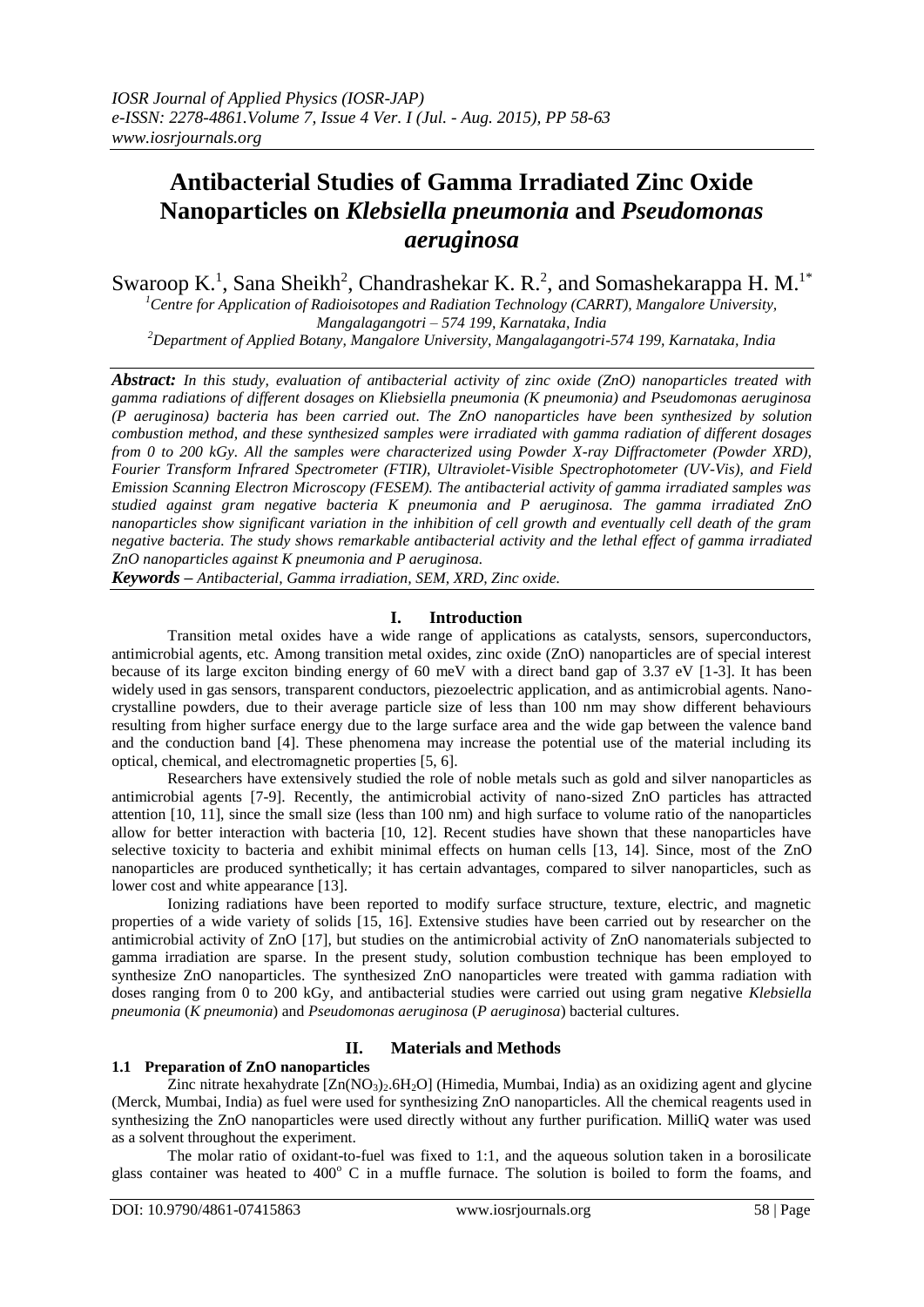undergoes flameless combustion to produce ZnO nanoparticles in powdered form. This method is based on the principle that once a reaction is initiated by heating, an exothermic reaction occurs that becomes self-sustaining within a certain time interval, resulting in a powder form as the final product.

### **1.2 Gamma irradiation**

The gamma irradiation process was carried out using the Gamma Irradiator (GC5000, BRIT, India) which has cobalt-60 ( ${}^{60}Co$ ) as a radioactive source and delivered a dose rate of about 7.23 kGy/hr at the time of irradiation. The synthesized ZnO powder samples was divided into four replicates and sealed in plastic tubes. The samples were irradiated for different doses of gamma radiation from 0 to 200 kGy (Table 1). Irradiation of the samples was conducted at room temperature and in the presence of air.

#### **1.3 Antibacterial study of ZnO nanoparticles**

Two species of gram negative [*Pseudomonas aeruginosa* (NCIM 2200), *Klebsiella pneumonia* (NCIM 2957) procured from the National Chemical Laboratory, Pune, India] bacteria were used for the microbial sensitivity assay studies.

The disk diffusion method was employed for the antibacterial assay studies. In vitro antibacterial activity was studied by taking two hundred micro liters of overnight grown cultures of each organism and dispensed in 20 ml of sterile nutrient broth and incubated for 4-5 hours at  $37^{\circ}$ C to standardize the culture to  $10^{-5}$ CFU/ml. For this, 0.1 ml ( $10^{-5}$  CFU/ml) of 24 hr old bacterial culture was placed on the Muller Hinton agar medium and spread throughout the plate by spread plate technique [18].

Each set of the synthesized ZnO nanoparticles was dispersed (30 µg/L) in dimethyl sulfoxide (DMSO) using ultra-sonicator for 5 min and loaded on to sterile discs (250µg concentration, 6 mm diameter) purchased from HIMEDIA laboratories, individually and aseptically before screening for antibacterial activity. The antibacterial activity was recorded by measuring the diameter zone of inhibition. Streptomycin and DMSO were used as positive and negative controls against the bacterial strains, respectively.

#### **1.4 Characterization of ZnO nanoparticles**

The crystallite size and structural information were recorded by powder X-ray diffraction (Rigaku Miniflex) using Cu Ka radiation (1.5406 A<sup>o</sup>). The intensity data was collected for all the samples over a 20 range of 25-80 $^{\circ}$  with a scan speed of  $3^{\circ}$  per min. The average grain size of the samples was estimated with the help of Scherrer equation (1) using the diffraction intensity of (101) peak.

$$
d = \frac{0.89 \lambda}{\beta \cos \theta} \qquad \qquad (1)
$$

Where,  $\lambda$  is the wavelength (Cu Ka),  $\beta$  is the full width at the half- maximum (FWHM) of the ZnO (101) peak, and  $\theta$  is the diffraction angle.

The lattice strain  $(\epsilon_{av})$  has been calculated using tangent formula (equation 2).

$$
\varepsilon_{\text{av}} = \frac{\beta}{4 \tan \theta} \qquad \dots \qquad (2)
$$

The optical absorption spectrum was taken using the UV-Vis spectrophotometer (Shimadzu, UV-1800) in aqueous condition within the wavelength range of 250 to 600 nm. The energy band gap  $(E_g)$  values of the samples were calculated using the equation 3.

$$
E_g = \frac{hc}{\lambda_m} \qquad eV \quad \ldots \ldots \ldots \ldots \quad (3)
$$

Where, h is the planks constant, c is the speed of light and  $\lambda_m$  is the wavelength corresponding to maximum wavelength.

The elemental constituents of the material and various functional groups present in the material were analyzed using FTIR (Prestige 21, Shimadzu, Japan) in the wavelength range of 400-4000 cm<sup>-1</sup>.

The surface morphology of all the samples was studied using the Field Emission Scanning Electron Microscopy (ULTRA 55 FESEM, Karl Zeiss) at 1 µm range with uniform magnification.

# **III. Results and Discussion**

The powder XRD pattern of the samples is shown in Fig. 1. All the peaks match with the ZnO hexagonal wurtzite structure of JCPDS standards. There are no other characteristic impurity peaks present. This confirms that the products obtained are in the pure phase. The crystallite size for irradiated and un-irradiated samples were calculated using equation 1 ranges from 13 to 16 nm. The lattice strain ( $\varepsilon_{av}$ ) has been calculated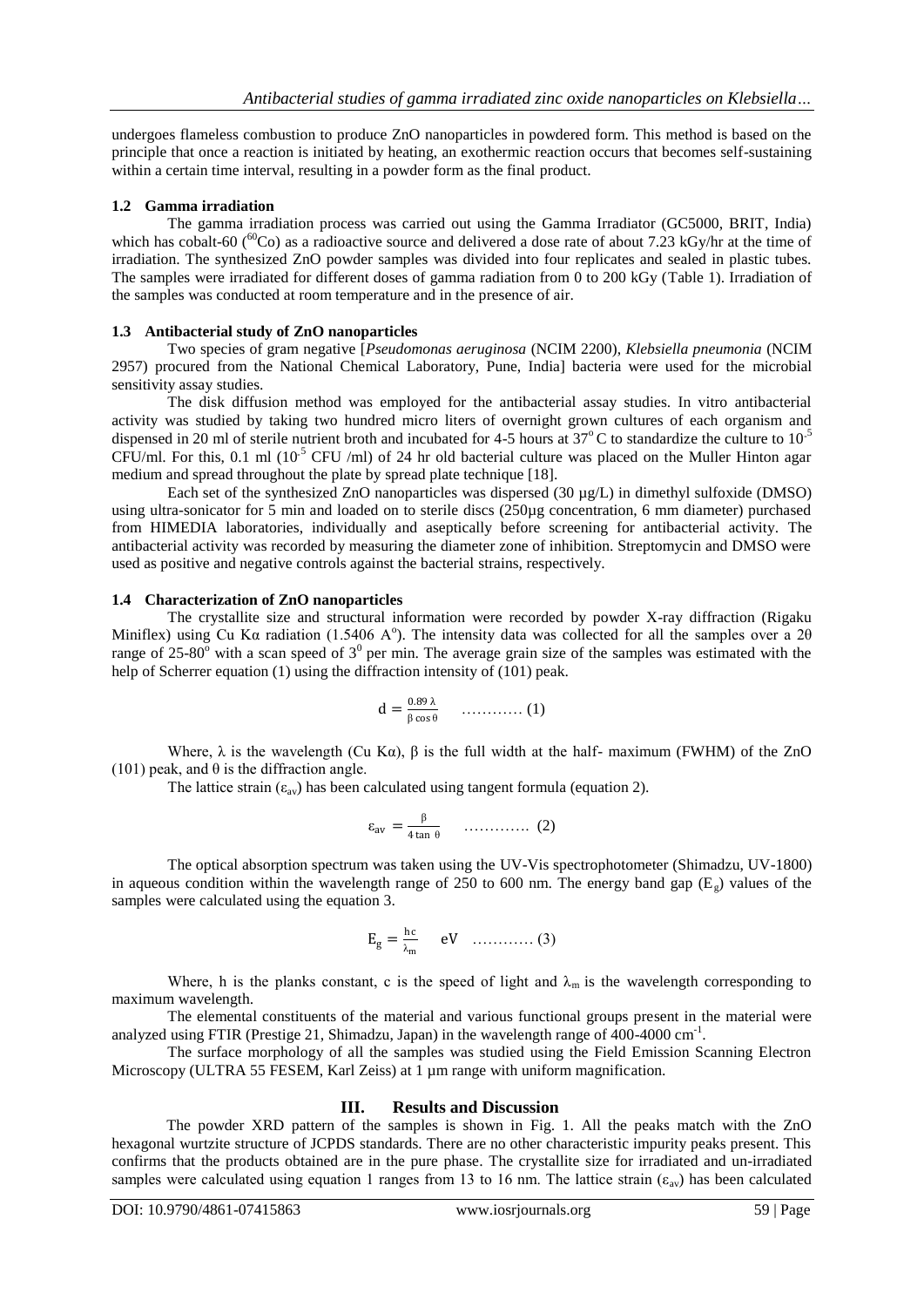using equation 2, which shows significant increase in the lattice strain associated with the reduction of crystallite size of ZnO. The spectra presented in Fig. 1 shows no structural variation among the irradiated and un-irradiated samples. A detailed analysis of the XRD is presented in Table 1.



**Figure 1:** Powder XRD pattern of un-irradiated and irradiated ZnO synthesized by solution combustion technique

**Table 1:** Variation in the crystallite size, lattice strain, and energy band gap of ZnO nanoparticles irradiated from 0 to 200 kGy

| Sample           | Crystallite size 'd' | Lattice strain      | Wavelength corresponds to              | Energy band gap $(E_e)$ in |
|------------------|----------------------|---------------------|----------------------------------------|----------------------------|
|                  | in nm                | $\epsilon_{\rm av}$ | maximum absorption $(\lambda_m)$ in nm | eV                         |
| Un-irradiated    | 16                   | 0.4928              | 369                                    | 3.3668                     |
| $50 \text{ kGy}$ | l 4.5                | 0.4619              | 363                                    | 3.4225                     |
| 100 kGv          | 13.5                 | 0.4515              | 360                                    | 3.4510                     |
| 200 kGv          | 12.9                 | 0.4264              | 358                                    | 3.4703                     |

The UV-Vis absorption spectrum of ZnO nanoparticles are shown in Fig. 2. All the samples exhibits strong absorption peaks at about 358 to 369 nm. From the optical absorption spectra (Fig. 2) it is clear that the absorption edge of gamma irradiated samples symmetrically shifts towards the lower wavelength or higher energy region with respect to un-irradiated sample. The energy band gap  $(E_{\varphi})$  of all the samples were calculated using equation 3 and tabulated in Table 1. The appearance of sharp excitonic peak indicates the high crystalline quality of the grown nanostructures.



**Figure 2:** UV-Vis spectroscopic analysis of un-irradiated and irradiated ZnO nanoparticles

Fig. 3 shows the FTIR spectra of the ZnO nanoparticles irradiated for gamma irradiation dose from 0 to 200 kGy. The peak observed at  $\sim$ 3470 and  $\sim$ 1030 cm<sup>-1</sup> may be due to O-H stretching and deforming, probably due to atmospheric moisture [19]. The strong absorption peak at  $~470$  cm<sup>-1</sup> represents the Zn-O stretching frequency [20, 21].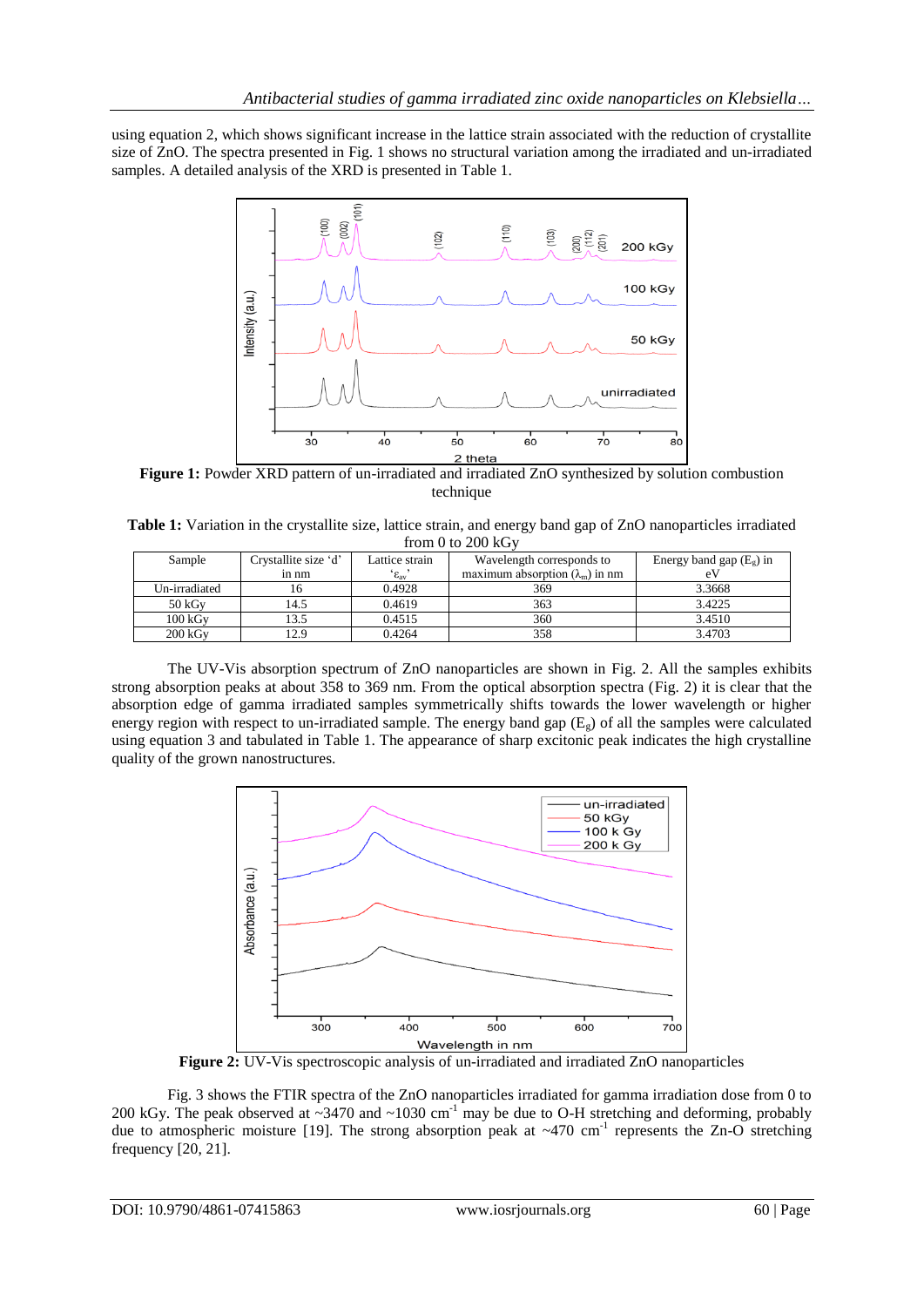

**Figure 3:** FTIR analysis showing the functional groups involved in the prepared samples.

Fig. 4 shows the SEM images of nanocrystalline ZnO. The SEM image of the pure ZnO powder exhibits high porosity, which is attributed to the release of gaseous products like H<sub>2</sub>O, CO<sub>2</sub>, and N<sub>2</sub> during the combustion process [22, 23]. The SEM images show a progressive increase in porosity with increase of gamma radiation dose. The maximum increase corresponds to maximum dose 200 kGy as can be seen from image 4 (d). The increase in porosity was noticed in the irradiated samples in comparison to the un-irradiated samples.



**Figure 4:** Comparison of SEM images of ZnO nanoparticles irradiated with different dosages (a) Unirradiated, (b) 50 kGy, (c) 100 kGy, and (d) 200 kGy

The antibacterial activity of ZnO nanoparticles was assessed by agar disk diffusion method in order to investigate the efficacy of the gamma irradiation on the gram negative bacteria namely, *K pneumonia* and *P aeruginosa*. It has been observed from Fig. 5 and Table 2 that the zone of inhibition increased significantly from 8.5 mm to 16.5 mm and 10 mm to 18 mm in the case of *K pneumonia* and *P aeruginosa*, respectively with the increase of the gamma radiation dose. In both cases, gamma irradiation has led to the enhancement of the inhibition zone, from 50 kGy to 200 kGy. DMSO, which was used as a negative control did not show any activity, whereas the positive control, streptomycin showed maximum activity against both bacteria. Fig. 6 shows the succeeding increase in the antibacterial activity with increase in gamma irradiation dose.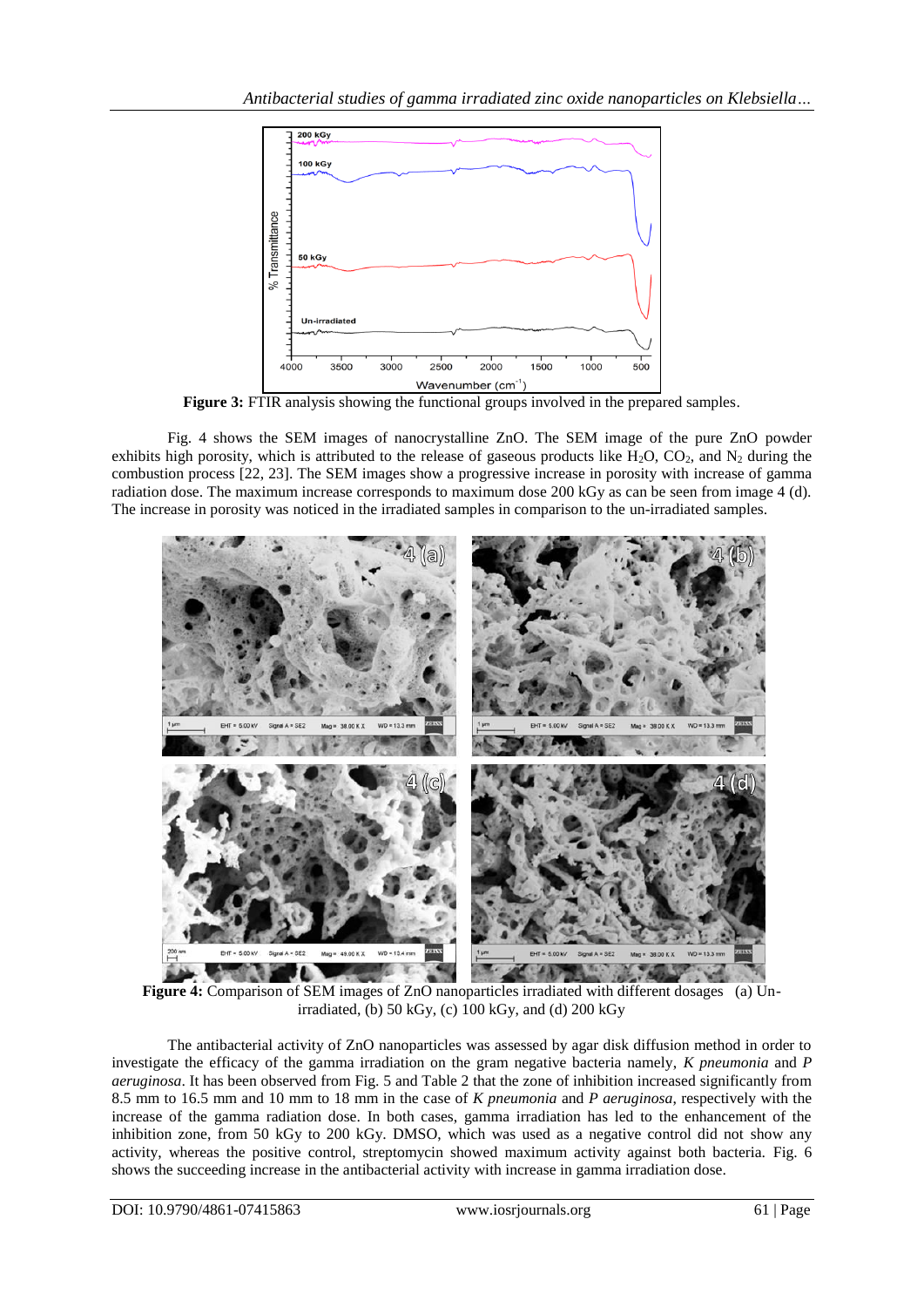

**Figure 5:** Graph showing increase in inhibition zone with respect to gamma irradiation dose for *K pneumonia* and *P aeruginosa*

|                  | Mean value of inhibition zone in mm |                        |  |
|------------------|-------------------------------------|------------------------|--|
| Sample           | Klebsiella pneumonia                | Pseudomonas aeruginosa |  |
| Un-irradiated    | $8.5 \pm 0.7$                       | $10 + 0$               |  |
| $50 \text{ kGv}$ | $9.5 + 0.7$                         | $10.5 + 0.7$           |  |
| 100 kGv          | $12 \pm 1.41$                       | $14.5 + 0.7$           |  |
| 200 kGv          | $16.5 + 0.7$                        | $18 + 1.41$            |  |



**Figure 6:** Antibacterial activity images of gamma irradiated ZnO nanoparticles against *K pneumonia* and *P aeruginosa*

# **IV. Conclusion**

The structural, optical, functional groups and morphology of gamma irradiated ZnO nanoparticles synthesized by the solution combustion method has been investigated. The antibacterial activity of gamma irradiated ZnO nanoparticles against gram negative bacterium, *K pneumonia* and *P aeruginosa* are reported. The XRD results showed that ZnO nanoparticles were composed of hexagonal wurtzite structure with very good crystallinity, which has not been altered by the gamma irradiation treatment. The average particle size (d) decreased with increase in gamma irradiation dose. The FTIR studies confirm the characteristic peaks at ~470 cm<sup>-1</sup> for Zn-O stretching and also the absence of any major impurities in the samples. Uv-vis analysis shows substantial increase in the energy band gap  $(E_g)$  with respect to gamma irradiation dose. SEM images confirm the porous nature of all the samples which tend to increase with the increase of gamma radiation dose. The current work indicates that gamma irradiation has led to increase in the surface area which in turn has resulted in the increase in the antibacterial activity of *P aeruginosa* and *K pneumonia* bacterial culture, and the antibacterial activity was closely related to the surface area of the ZnO nanoparticles [24].

# **Acknowledgements**

Authors are thankful to the Coordinator, DST-PURSE programme, Mangalore University for permitting to use FESEM facility and the Chairman, Department of Physics, Mangalore University for XRD facility under DST-FIST programme.